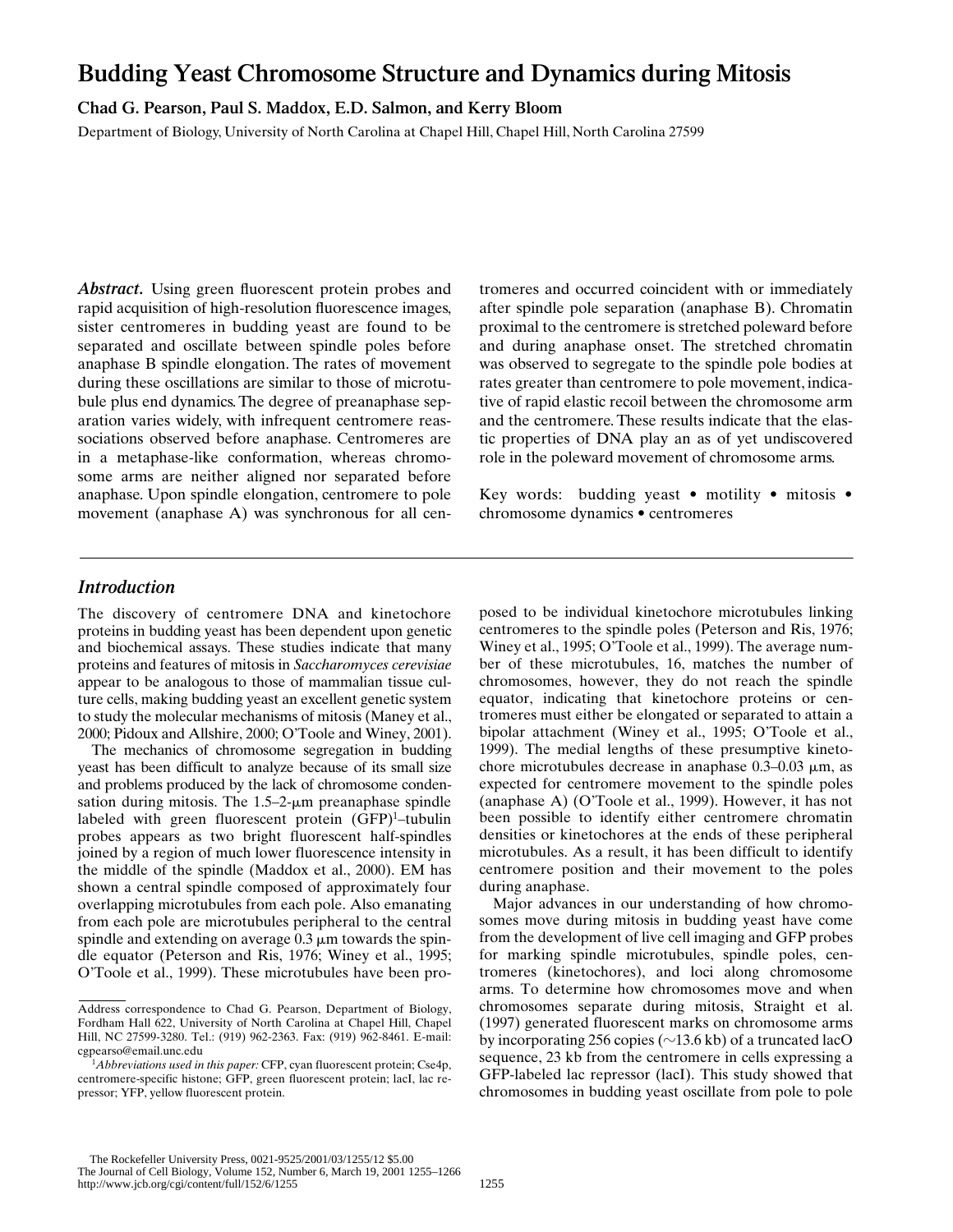and separate to the poles at anaphase onset. The 23-kb marker was not separated before anaphase onset in apparent conflict with the distribution of the presumptive kinetochore microtubules from EM analyses (Peterson and Ris, 1976; Winey et al., 1995; O'Toole et al., 1999). This issue remained unresolved until lacO arrays were integrated 1.8–3.8 kb from the centromere (Goshima and Yanagida, 2000). Unlike the 23-kb marker, the centromere proximal markers were seen in fixed preparations to be separated  $\leq 0.8$  µm before anaphase onset, indicating that the centromere proximal sister chromatin is stretched apart (Goshima and Yanagida, 2000). Subsequently, live cell imaging of cells with GFP markers on individual chromosomes 1.4–2 kb from centromeres and at spindle pole bodies showed that separated sister centromeres oscillate relative to each other and to their poles before anaphase in a microtubule- and kinetochore-dependent manner (He et al., 2000; Tanaka et al., 2000). This dynamic stretching of centromere proximal chromatin reconciles the position of centromeres with EM studies. However, it raises new questions about the dynamic movements of centromeres, specifically during mitosis.

We have used live cell imaging of GFP-labeled kinetochores, chromosome loci, and spindle poles at higher temporal resolution to address centromere alignment, oscillations, and poleward movement at anaphase and poleward chromatin recoil at anaphase onset. To increase resolution, we have used a short 1.7-kb lacO repeat to mark chromatin 1.1, 12.7, and 23 kb from the centromere of individual chromosomes. The tandem repeat sequences used previously to measure chromosome movements and centromere proximal chromatin stretch were 5.6–13.6 kb in length (Straight et al., 1997; Goshima and Yanagida, 2000; He et al., 2000; Tanaka et al., 2000). Thus, the actual position and movements of the centromeres may have been significantly underestimated. These changes, together with a sensitive imaging system, were used to detect the much weaker fluorescence of shorter lacO ( $\sim$ 1.7 kb) spots. To avoid conclusions based on observations of only one chromosome, we also marked centromeres of all chromosomes using Cse4–GFP, a kinetochore protein (Meluh et al., 1998; Chen et al., 2000).

*Table I. S. cerevisiae Strains*

In contrast to tissue cells, fluorescent marks on yeast chromosome arms have not been previously observed to congress to a metaphase plate (Straight et al., 1997). This may reflect underlying differences in yeast versus other eukaryotic cells and is critical for evaluating the importance and evolutionary significance of metaphase (Nicklas and Arana, 1992). However, Peterson and Ris' studies (1976) indicate that the site of microtubule attachment to chromatin or centromere localization occurs within the medial portion of the spindle, and the ends of presumptive kinetochore microtubules are on average found within two bands on either side of the spindle equator close to the central spindle (Peterson and Ris, 1976; Winey et al., 1995; O'Toole et al., 1999). Our imaging of Cse4-GFP–labeled centromeres shows that oscillations in position occur, but, on average, the separation between sister centromeres spans a large part of the central spindle, and the midpoint of the separated centromeres defines a metaphase plate.

With respect to timing, it has not been clear when anaphase A starts relative to the onset of anaphase B and how fast centromeres move poleward, since the chromosome arm markers do not accurately locate the position of the centromeres. Also, none of the previous studies using centromere proximal markers has addressed anaphase. Our experiments show that anaphase A begins synchronously for all centromeres at or within several minutes after the onset of anaphase B. Finally, the centromere proximal markers move poleward at  $\sim$ 0.33  $\mu$ m/min. In contrast, chromosome disjunction of a marker 23 kb from the centromere rapidly moves poleward, recoiling from stretching produced by poleward movement of centromeres and anaphase B separation of the spindle poles.

# *Materials and Methods*

# *Plasmids*

All plasmids used in this study are defined in Tables I and II. The *SPC72- GFP-LEU2 CEN* plasmid (pXC224), *NUF2-GFP-URA3 CEN* plasmid (pJK6), *CSE4-GFP-TRP1* plasmid (pKK1), *GFP-TUB1-URA* plasmid (pAFS125), pLKL60Y, and pLKL55Y were gifts from Dr. Tim Huffaker (Cornell University, Ithaca, NY) (Chen et al., 1998), Dr. Jason Kahana

| Strain name    | Relevant genotype                                                                                                   | Source or reference                                                                  |  |  |
|----------------|---------------------------------------------------------------------------------------------------------------------|--------------------------------------------------------------------------------------|--|--|
| J178-1d        | MATa ade1 met14 ura3-52 leu2-3,112 his3-11,15                                                                       | K. Bloom*/J. Carbon $\frac{1}{2}$                                                    |  |  |
| 9d             | MATa lys2-801 his3-200 ura3-52 leu2-3,112                                                                           | K. Bloom*                                                                            |  |  |
| <b>KBY2001</b> | MATa ade1 met14 ura3-52 leu2-3,112 his3-11,15 lys2 $\Delta$ ::lacI-GFP-NLS-NAT' leu2-3,112::lacO-KAN'               | This study                                                                           |  |  |
| <b>KBY2002</b> | MATa ade1 met14 ura3-52 leu2-3,112 his3-11,15 lys2 $\Delta$ ::lacI-GFP-NLS-NAT' 1.1Kb-CEN3::lacO-KAN'               | This study                                                                           |  |  |
| KBY2101        | MATa ade1 met14 ura3-52 leu2-3,112 his3-11,15 lys2 $\Delta$ ::lacI-GFP-NLS-NAT' leu2-3,112::lacO-KAN' TUB3-GFP-LEU2 | This study                                                                           |  |  |
| KBY2102        | MATa ade1 met14 ura3-52 leu2-3,112 his3-11,15 lys2 $\Delta$ ::lacI-GFP-NLS-NAT' 1.1Kb-CEN3::lacO-KAN' pXC224        | This study                                                                           |  |  |
| KBY2501        | MATa ade1 met14 ura3-52 leu2-3,112 his3-11,15 lys2 $\Delta$ ::lacI-GFP-NLS-NAT' met14::lacO-KAN'                    | This study                                                                           |  |  |
| KBY2501.1      | MATa ade1 met14 ura3-52 leu2-3,112 his3-11,15 lys2 $\Delta$ ::lacI-GFP-NLS-NAT' met14::lacO-HYG' 1KbCEN3::lacO-KAN' | This study                                                                           |  |  |
| KBY2502        | MATa ade1 met14 ura3-52 leu2-3,112 his3-11,15 lys2 $\Delta$ ::lacI-GFP-NLS-NAT' 12.7Kb(CENXI)::lacO-KAN'            | This study                                                                           |  |  |
| KBY2511        | MATa ade1 met14 ura3-52 leu2-3,112 his3-11,15 lys2 $\Delta$ ::lacI-GFP-NLS-NAT' met14::lacO-KAN' pXC224             | This study                                                                           |  |  |
| KBY2521        | MATa ade1 met14 ura3-52 leu2-3,112 his3-11,15 lys2 $\Delta$ ::lac1-GFP-NLS-NAT' met14::lacO-KAN' pJK6               | This study                                                                           |  |  |
| KBY2531        | MATa ade1 met14 ura3-52 leu2-3,112 his3-11,15 lys2 $\Delta$ ::lacI-GFP-NLS-NAT' met14::lacO-HPH SPC29-GFP-KAN'      | This study                                                                           |  |  |
| KBY2512        | MATa ade1 met14 ura3-52 leu2-3,112 his3-11,15 lys2 $\Delta$ ::lac1-GFP-NLS-NAT' 12.7Kb(CENXI)::lacO-KAN' pXC224     | This study                                                                           |  |  |
| KC100          | MATα ade2-101 his3-11,15 leu2-3 lys2-801 trp1 ura3-52 cse4:: HIS3 pKK1                                              | K.C. Keith <sup>§</sup> /R. Baker <sup> </sup> /<br>M. Fitzgerald-Hayes <sup>§</sup> |  |  |
| KBY2006        | MATα ade2-101 his3-11,15 leu2-3 lys2-801 trp1 ura3-52 cse4:: HIS3 pKK1 SPC29-CFP-KAN                                | This study                                                                           |  |  |
| 9dgt1          | MATα lys2-801 his3-200 ura3-52 leu2-3,112 ura3-52::GFP-TUB1-URA3                                                    | P.S. Maddox*                                                                         |  |  |

\*University of North Carolina at Chapel Hill, Chapel Hill, NC.

‡ University of California at Santa Barbara, Santa Barbara, CA.

§ University of Massachusetts at Amherst, Amherst, MA.

University of Massachusetts Medical School, Worcester, MA.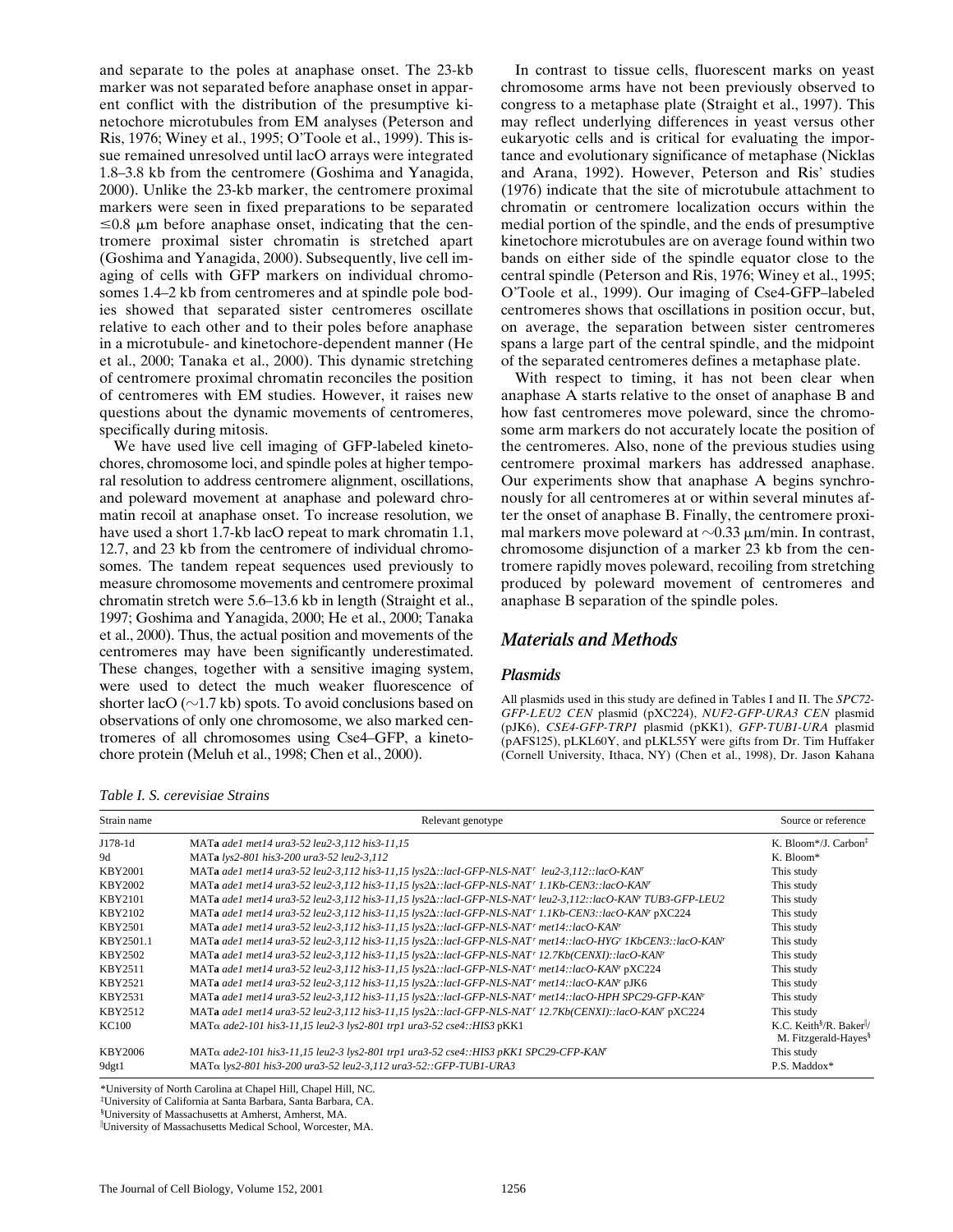*Table II. S. cerevisiae Plasmids*

| Plasmid        | Description/markers                                                | Source or reference                                                                                                          |  |  |  |  |
|----------------|--------------------------------------------------------------------|------------------------------------------------------------------------------------------------------------------------------|--|--|--|--|
| pXC224<br>pJK6 | SPC72-GFP fusion, pRS315/LEU2<br>$NUF2-GFP$ fusion, 2 $\mu$ m/URA3 | X. Chen*/T. Huffaker*<br>J.A. Kahana <sup>‡</sup> /P.A. Silver <sup>§</sup><br>K.C. Keith $\mathbb{R}$ . Baker $\mathbb{I}/$ |  |  |  |  |
| pKK1           | $CSE4-GFP$ fusion, pRS314/TRP1                                     | M. Fitzgerald-Hayes                                                                                                          |  |  |  |  |

\*Cornell University, Ithaca, NY.

‡ University of California at San Diego, San Diego, CA.

§ Harvard Medical School, Boston, MA.

University of Massachusetts at Amherst, Amherst, MA.

**¶**University of Massachusetts Medical School, Worcester, MA.

(University of California at San Diego, San Diego, CA) (Kahana et al., 1995), Dr. Richard Baker (University of Massachusetts Medical School, Worcester, MA) (Chen et al., 2000), Dr. Aaron Straight (Harvard University, Boston, MA) (Straight et al., 1997), and Dr. Kevin Lewis (National Institute of Environmental Health Sciences, Research Triangle Park, NC), respectively.

#### *PCR Fragments for Integration*

Integration of the lac operator into defined chromosomal loci was performed using PCR-based methods with 50 bp of homology flanking each 5' and 3' primer to the plasmid pLKL60Y. pLKL60Y was constructed using a BstEII–AccI fragment of an 8 mer of the lacO repeat (Robinett et al., 1996). Four copies of this repeat were then cloned into SmaI of pFA6MX4 (Wach et al., 1994) to create a 32 mer (1.2 kb in length) of the lac operator adjacent to the *G418* resistance marker.

The lacI–GFP fragment was synthesized from pLKL55Y and targeted for integration into *LYS2*. pLKL55Y contains the lacI sequence, fused a nuclear localization signal (NLS), *S65T* GFP, and the *NAT1r* dominant drug resistance marker gene under the *HIS3* promoter (Robinett et al., 1996) cloned into pRS303 (Sikorski and Hieter, 1989).

A COOH-terminal fusion of *SPC29*–cyan fluorescent protein (CFP) was synthesized from pDH5 (Yeast Resource Center). Primers were constructed by using 50 bp of homology one codon upstream of the *SPC29* stop codon and one codon downstream of the *SPC29* coding region to amplify the *CFP-G418* sequence.

#### *Yeast Strains and Media*

The *S. cerevisiae* strains and references or sources used in these experiments are listed in Tables I and II. Strains with stable integrations were maintained in YEPD (2% glucose, 2% peptone, and 1% yeast extract). All strains requiring selection for maintenance of plasmids were grown on synthetic medium containing dextrose (0.67% yeast nitrogen base, 2% glucose, and the appropriate amino acids).

To induce *lacI-NLS-GFP*, cells were resuspended in synthetic media lacking histidine for  $\sim$ 1.5 h at 30°C before adding 20 mM 3-aminotriazole (Sigma-Aldrich) for  $\sim$ 30 min. All strains were grown to midlogarithmic phase growth before preparation for imaging.

#### *Imaging*

Techniques and equipment for GFP imaging have been previously described (Shaw et al., 1997; Maddox et al., 2000). For two-color imaging, excitation and emission of the fluorescent proteins was performed using the Chroma CFP–yellow fluorescent protein (YFP) narrow pass excitation and emission filters (86002 series; Chroma Technology Corp.). The CFP signal was imaged using the CFP excitation filters, whereas GFP was imaged in the YFP channel using the YFP narrow pass filters. YFP filters were used to accurately separate the GFP and CFP emission signals with a loss in the efficiency of GFP detection.

The centromere-specific histone (Cse4p) fused to GFP was used as a pan-specific marker for all centromeres (Chen et al., 2000). Centromere proximal spots were labeled with a lacO spot (Robinett et al., 1996; Straight et al., 1996) placed at  $\sim$ 1.1 kb from *CEN11* (centromere proximal spot). Chromosome arms were labeled  $\sim$ 12.7 kb from *CEN11* and  $\sim$ 23 kb from *CEN3* with lacO markers. To visualize the lacO elements, LacI–GFP was expressed under the control of the *His3* promoter. This system facilitated the dynamic analysis of particular domains along chromosomes. Spindle pole bodies and the mitotic spindle were labeled with GFP to provide a reference point for the analysis of chromosome movement. Multiple spindle pole body markers (Spc72–GFP, Nuf2–GFP, and Spc29–GFP) and GFP–Tub1 were used for these studies to ensure that alterations in spindle architecture by different fluorescent protein fusions did not influence results. Nuf2p, reported as a spindle pole body protein (Osborne et al., 1994; Kahana et al., 1995), also localizes to the kinetochore, based on GFP fusion protein localization relative to fluorescently labeled spindle pole bodies (data not shown; Janke et al., 2001; Wigge and Kilmartin, 2001). However, in strains used in this study, we observed the predominant Nuf2–GFP localization to occur at the spindle pole bodies, based on localization relative to a lacO centromere proximal marker and distance measurements of the separated Nuf2–GFP fluorescent spots (data not shown). The predominant localization of Nuf2–GFP and Spc72–GFP at the spindle pole body allowed us to accurately measure the anaphase movements of centromere proximal spots relative to the spindle pole body during anaphase onset.

Images were acquired at 0.7–60-s intervals, depending on the experiment. Fast rate analysis (0.7–5-s intervals) and single plane acquisitions were used to measure the rate of preanaphase chromosome oscillations, the rapid spot separation rates at anaphase onset, and Cse4–GFP movements. The single plane images had a depth of focus of  $\sim$ 1  $\mu$ m. Therefore, a slightly tilted spindle may appear in focus, however, oscillation distances and rates could be underestimated. Additionally, our measurements reflect a distance measurement from one spindle pole body to a chromosome spot. Chromosome rate measurements that are not along the spindle axis will also likely reflect an underestimate in movement rates. Time-lapse acquisition of optical Z-series of either three or five frames, separated by  $0.75 \mu m$  steps, were used in all other imaging procedures. All images were acquired using  $2 \times 2$  binning to increase camera signal-to-noise fourfold. However, preanaphase Cse4–GFP images and anaphase Tub1–GFP images were collected without binning for twofoldincreased resolution.

#### *Rate and Distance Measurement Analysis*

All rate measurements were analyzed using the spindle pole body as a fiducial marker for chromosome movement along the spindle. Frame stacks were analyzed using the Metamorph Track Points function (Universal Imaging Corp.), and data sets were exported into Microsoft Excel™ for analysis. To correct for random errors in tracking, each frame stack analysis was repeated three times, and the mean for all collected data points was recorded. The rate of chromosome movement was determined in sequences where the length of the spindle did not change by a distance  $>0.2$ mm. Linear regression plots were drawn through directed movements of greater than four data points. The slope of each linear regression plot was used to determine the rate of movement, and the average for all observed directed movements was calculated.

Half-spindle microtubules were measured by determining the distance from the spindle pole body to the outer edge of the half-spindle microtubules or tufts. Fluorescence intensity measurements on half-spindle microtubules were performed when the objective resolution  $(\sim 250-300 \text{ nm})$ limited the detection of half-spindle microtubule shortening. A  $10 \times 10$ pixel region was placed over each half-spindle and the total integrated fluorescence intensity was measured. The background, determined by placing the same size region on a nonlabeled portion of the cell, was then subtracted from this value. This measurement was then standardized to the distance measurement of the last spindle pole body to the end of half-spindle measurement. Each decreasing intensity measurement, expressed as a decrease in distance from the spindle pole body, represented a loss in the total integrated fluorescence intensity for that particular half-spindle at the indicated time points.

All measurements using Z-series acquisitions were performed using the Metamorph Measure Pixel function. In-focus data points were measured using Cartesian coordinates. This allowed for manually calculated threedimensional reconstructions to determine the localization of chromosome spot(s) or centromere spots, relative to the mitotic spindle. All collected data was exported into Microsoft Excel for analysis of rates and/or localization.

#### *Image Presentation*

Presentation images were prepared as previously described (Shaw et al., 1997; Maddox et al., 2000). Note that all analyses were performed using a manually calculated three-dimensional reconstruction with Cartesian coordinates. Kymographs were used to project all data points for an entire collected sequence of preanaphase movements at fast rate intervals. A region 5–8 pixels wide was drawn through the long axis of the mitotic spindle, and the brightest pixel was recorded on a single line. This was repeated for each time point and was displayed along the x axis to show the entire time course.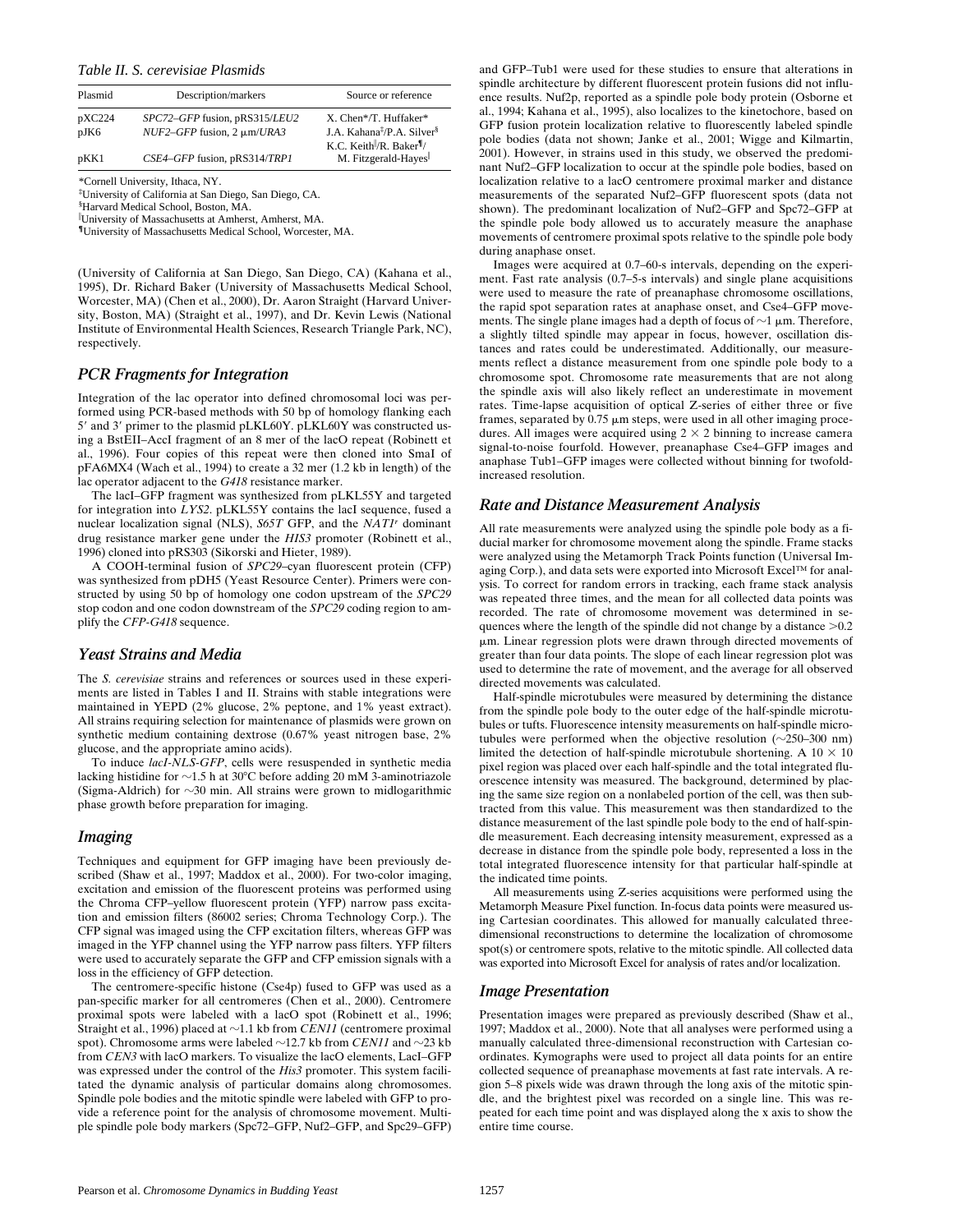



*Figure 1.* Preanaphase separation and positioning of sister centromeres. Centromeres displayed the greatest average separation with progressively decreasing separation of chromosome markers as they were placed distal from the centromere. (A) Pan-specific centromere marker for all centromeres, Cse4–GFP (green) with Spc29–CFP (red) marked spindle pole bodies. Centromeres clustered into discrete groups that were separated toward the spindle pole bodies. (B) LacO GFP marker placed  $\sim$ 1.1 kb from *CEN11* (arrows) with Spc72–GFP-labeled spindle pole bodies (arrowheads). (C) LacO GFP marker placed  $\sim$ 12.7 kb from *CEN11* (arrows) with Spc72–GFP-labeled spindle pole bodies (arrowheads). (D) LacO GFP marker placed  $\sim$ 23 kb from *CEN3* (arrows) with Tub3–GFP-labeled spindle (arrowhead). (E) Schematic representing the above average preanaphase separations (Table III). SPB, spindle pole body. Bar,  $2 \mu m$ .

# *Results*

# *Separation and Dynamic Movements of Centromeres and Surrounding DNA in Preanaphase Spindles*

To test how sister centromeres and centromere proximal chromosome arms respond to forces generated by kinetochores attached to the mitotic spindle, we used fluorescent probes for centromeres, chromosome arms, and spindle pole bodies (Fig. 1). In live large budded cells before anaphase onset, centromeres labeled with Cse4–GFP were

*Table III. Metaphase-like Alignment of Centromeres but Not Chromosome Arms* 

| Strain description                      | Foci and spot<br>separation     | Spindle<br>length               | % Population<br>within medial<br>25% of spindle | n   |  |
|-----------------------------------------|---------------------------------|---------------------------------|-------------------------------------------------|-----|--|
|                                         | $\mu$ m                         | $\mu$ m                         |                                                 |     |  |
| CSE4-GFP (SPC29-CFP)                    | $0.58 \pm 0.36$ 1.56 $\pm$ 0.41 |                                 | 83                                              | 63  |  |
| KBY2511 ( $\sim$ 1.1 kb <i>CEN11</i> )  |                                 | $0.26 \pm 0.32$ 1.97 $\pm$ 0.56 | 62                                              | 94  |  |
| KBY2512 ( $\sim$ 12.7 kb <i>CEN11</i> ) | $0.07 \pm 0.19$ 2.02 $\pm$ 0.64 |                                 | 47                                              | 95  |  |
| KBY2101 ( $\sim$ 23 kb CEN3)            | $0.00 \pm 0.00$ 1.19 $\pm$ 0.25 |                                 | 36                                              | 101 |  |

Centromere and chromosome spot localization along the length of G2/M spindles (spindle pole bodies labeled with Spc72–GFP, Spc29–CFP, or Tub3–GFP) indicate that centromeres persist within the medial 25% of the spindle. This is indicative of a metaphase-like conformation. Chromosome arms do not exhibit this phenotype as frequently. Optical Z-series were acquired for a population of cells. Using distance measurements with the Z-distance taken into account, the chromosome spot localization relative to the spindle was determined. For separated spots, the average distance relative to the spindle was used.

often observed as two clusters or groups separated on average by  $0.58 \pm 0.36$  µm (minimum = 0 µm, maximum = 1.84  $\mu$ m; *n* = 63) (Fig. 1 A; Table III). In contrast, average separation of the  $\sim$ 1.1-kb centromere proximal spot was  $0.26 \pm 0.32$   $\mu$ m (min = 0  $\mu$ m, max = 1.48  $\mu$ m; *n* = 95) (Fig. 1 B; Table III). This is  $\sim 0.32$  µm less separated than the average separation of the Cse4–GFP centromere marker (Fig. 1, A and B; Table III). Chromosome arms with lac operator repeats integrated more distal to the centromere were on average separated by  $0.07 \pm 0.19$  µm (min = 0  $\mu$ m, max = 0.85  $\mu$ m; *n* = 94) at loci ~12.7-kb *CEN11* and were observed as a single unseparated spot when integrated  $\sim$ 23 kb from *CEN3* ( $n = 101$ ) (Fig. 1, C and D; Table III). The centromere separation and outward stretch of the arms near the centromeric region shown in Fig. 1 E is consistent with previous reports that centromeres are on average separated before anaphase onset by poleward forces (Goshima and Yanagida, 2000; He et al., 2000; Tanaka et al., 2000).

To measure the dynamic movements of centromeres in preanaphase cells, we recorded the  $\sim$ 1.1-kb centromere proximal marker movements relative to GFP-labeled spindle pole bodies using rapid frame acquisition rates ( $\sim$ 1 frame/s) (Fig. 2). Fig. 2 shows that, in addition to dynamic movements between the separated chromosome spots, there were also distinctive oscillations of the centromere proximal spots along the mitotic spindle with Spc72–GFPlabeled spindle pole bodies. Two classes of centromere proximal spot movements are evident in Fig. 2: major oscillatory movements relative to the spindle pole body (Fig. 2 C, directed oscillation) and minor movements of  $< 0.25 \mu m$ that may be due to diffusional motion. Analyses were repeated three times for each time-lapse sequence, and the mean was displayed, indicating that the smaller movements are not a product of tracking errors (Fig. 2 C). The centromere proximal markers separated  $\leq 1.26$  µm (Fig. 2 C, time point  $= 70.3$  s) and reassociated with each other before reseparation (Fig. 2 C, time point  $= 199.0$  s). There was no apparent strong coordination of the separated centromere spot oscillations relative to the spindle pole bodies, as determined by the independent movement of each spot relative to its sister (Fig. 2 C, directed oscillation). However, we did occasionally observe both separated spots to move toward a single pole in what appeared to be coordinated movements toward the spindle pole body (data not shown).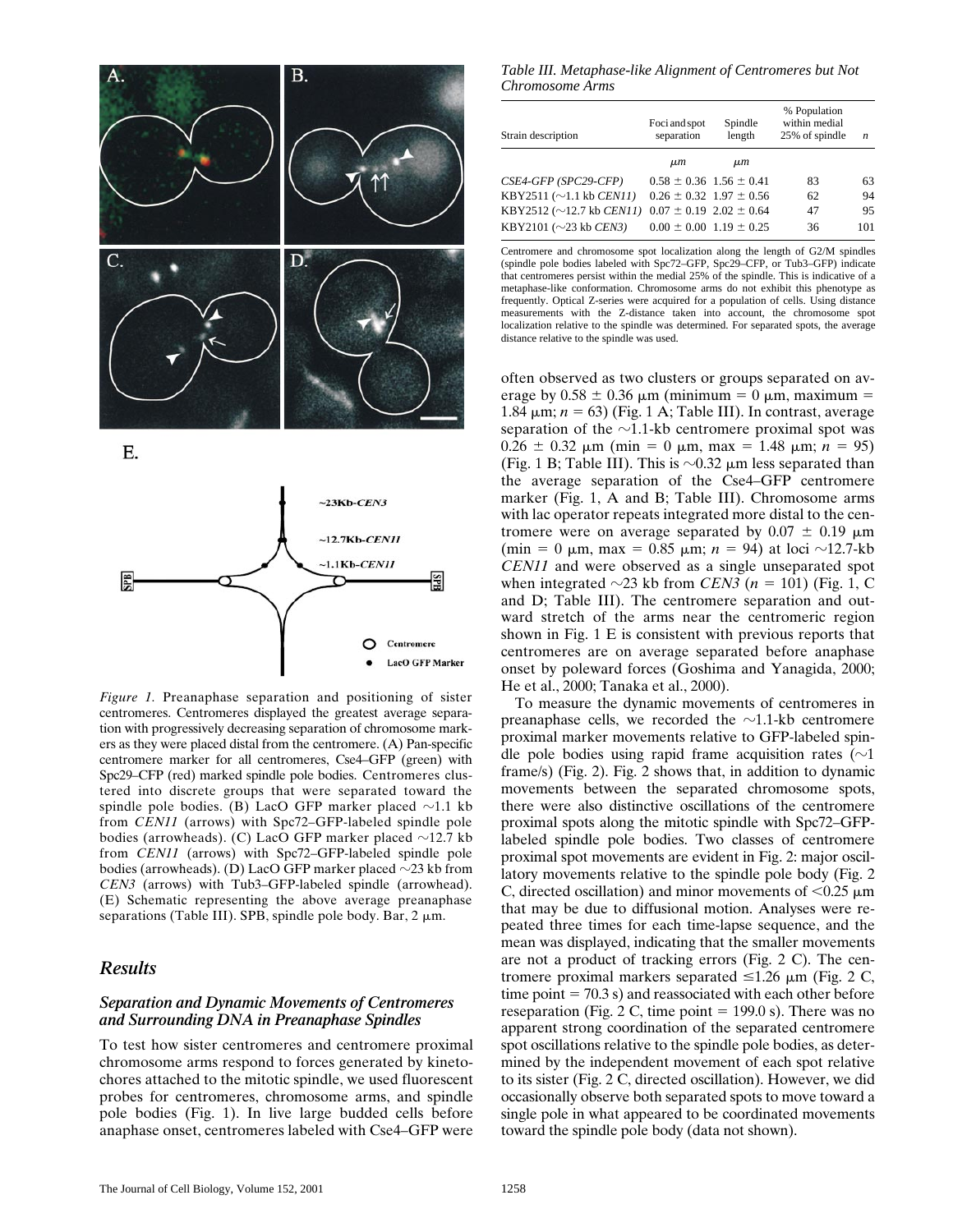



*Figure 2*. Centromere proximal spots exhibited dynamic separation and oscillations along the preanaphase mitotic spindle. The lacO marker was integrated  $\sim$ 1.1 kb from *CEN11* with Spc72–GFPlabeled spindle pole bodies. (A) Selected frames of an  $\sim$ 7.5-min single-plane timelapse. (B) A kymograph sequence of the entire timelapse collected at  $\sim$ 0.9-s intervals. Narrow tick marks indicate corresponding time points to the above selected frames. (C) Graphical plot of the above time course. In both A and B, arrowheads denote the spindle pole bodies, and arrows define the centromere proximal chromosome spots. Elapsed time provided in seconds. Bar,  $2 \mu m$ .

To confirm the centromere oscillations observed using the  $\sim$ 1.1-kb centromere proximal marker, we analyzed the movements of the pan-specific centromere marker Cse4– GFP. Fig. 3, A and B, describes two distinct groups of centromeres at time point 145 s that separate into multiple spots, as observed with broader, less intense bands of fluorescence (Fig. 3 A, time point  $= 305$  s, arrowheads), and then reassociate into two diffuse clusters or groups (Fig. 3 A, time point  $= 550$  s). Transient Cse4–GFP movements were observed between the clustered groups of fluorescence (Fig. 3, arrowheads), indicating that centromeres exhibit dynamic movements relative to other centromeres in each clustered group. Furthermore, two-color imaging of Cse4–GFP with CFP-labeled spindle pole bodies shows that the centromeres move relative to the spindle pole bodies (data not shown).

## *Velocity Calculations of the Preanaphase*  $\sim$ 1.1-kb CEN *Proximal Spot Oscillations*

We have measured the rate of movement of centromere proximal spots relative to GFP-marked spindle pole bodies. Linear regression lines were drawn through directed chromosome movements (Fig. 2 C, directed movements; Materials and Methods), and the slope was used to determine the rate of centromere proximal movement. The mean rate for the  $\sim$ 1.1-kb *CEN11*-directed spot movements relative to the spindle pole body was  $1.51 \pm 0.66$  $\mu$ m/min ( $n = 24$ ). The average distance traveled during a directed movement was  $0.42 \pm 0.16$  µm for  $16.3 \pm 9.6$  s  $(n = 24)$ . Arm spots labeled at both  $\sim$ 12.7 and  $\sim$ 23 kb from the centromere were also observed to undergo oscillatory movements; however, these movements did not persist in a single direction for as long a distance or time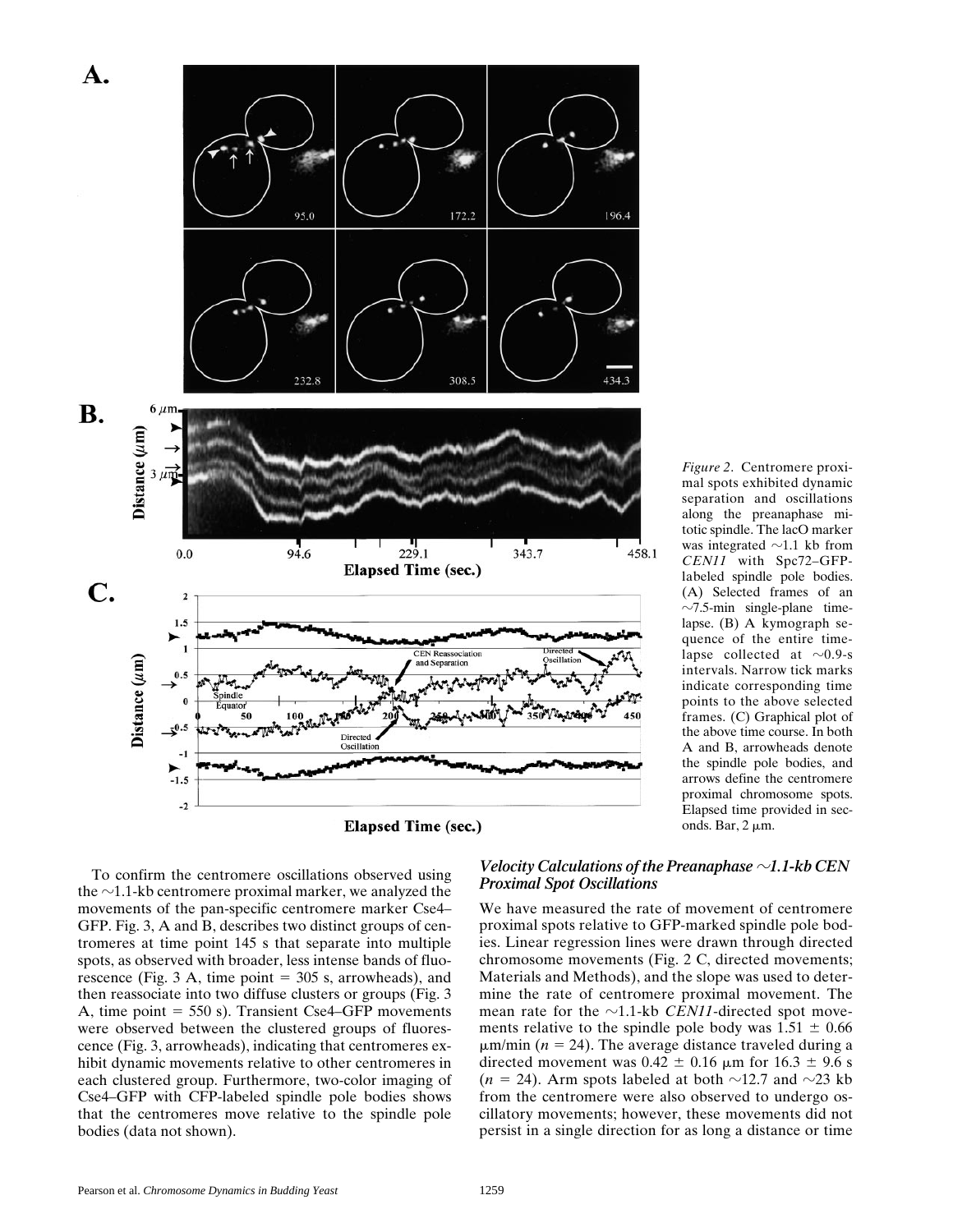

*Figure 3.* Centromere dynamics of all chromosomes using the pan-specific centromere marker Cse4p fused to GFP (Cse4–GFP). Dynamic movements between the two clustered groups indicated a similar separation and dynamic movements to those observed for the  $\sim$ 1.1-kb centromere proximal marker. Spindle pole bodies are not labeled. (A) Selected images of an  $\sim$ 9-min single-plane time-lapse. (B) Kymograph of the entire time-lapse taken at 5-s intervals. Arrowheads in A and B indicate occurrences of GFP centromere fluorescence disjoining from the clustered group. Narrow tick marks indicate corresponding times to A. Elapsed time is in seconds. Bar,  $2 \mu m$ .

interval as observed for the centromere proximal marker (data not shown).

#### *Centromeres but Not Chromosome Arms Exhibit a Metaphase Conformation*

We considered a metaphase conformation to exist if the midpoint of sister chromatids aligned within a medial 25% of the mitotic spindle. To determine the average position of each chromosome marker along the spindle in a population of cells, we examined chromosome arm or centromere markers with GFP-labeled microtubules or spindle pole bodies. Z-series images of cell populations containing either Cse4–GFP,  $\sim$ 1.1-kb *CEN11*,  $\sim$ 12.7-kb *CEN11*, or  $\sim$ 23-kb *CEN3* chromosome markers were collected in

three separate experiments. The localization of markers in each cell was measured by determining the midpoint of the separated Cse4–GFP sister clusters or the lacO–GFP spots relative to the spindle pole bodies.

The midpoint of separated Cse4–GFP foci were observed within the medial 25% of the spindle in 83% of the population of large budded cells ( $n = 63$ ; Table III). The  $\sim$ 1.1-kb *CEN11* midpoint spot,  $\sim$ 12.7-kb *CEN11*, and  $\sim$ 23-kb *CEN3* spots were found to be within the medial 25% of the spindle in 62, 47, and 36% of the populations, respectively  $(n = 94, 95,$  and 101, respectively; Table III). These results indicated that centromeres persist in a metaphase conformation, whereas the chromosome arms progressively decrease in spindle

*Table IV. Analysis of Anaphase A Movements to the SPB* 

| Description                                              | Rate of movement<br>to SPB | Spot separation* | Spot to SPB<br>distance* | Anaphase A<br>displacement | Duration        | n  | Spindle length* | $\boldsymbol{n}$ |
|----------------------------------------------------------|----------------------------|------------------|--------------------------|----------------------------|-----------------|----|-----------------|------------------|
|                                                          | $\mu m/min$                | $\mu$ m          | $\mu$ m                  | $\mu$ m                    | mın             |    | $\mu$ m         |                  |
| KBY2511_ $\sim$ 1.1 kb <i>CEN11</i> spot to SPB movement | $0.33 \pm 0.16$            | $1.03 \pm 0.63$  | $1.13 \pm 0.23$          | $0.98 \pm 0.28$            | $3.33 \pm 1.85$ | 23 | $2.87 \pm 0.51$ | 15               |

Centromere proximal spot ( $\sim$ 1.1 kb) movements to the spindle pole body (SPB) during anaphase A were recorded by acquiring optical Z-series images at 15-s intervals. Sister centromere movements to the spindle pole body were plotted (Fig. 5 C), and linear regression lines were drawn through each persistent movement to the spindle pole body. \*At anaphase A start.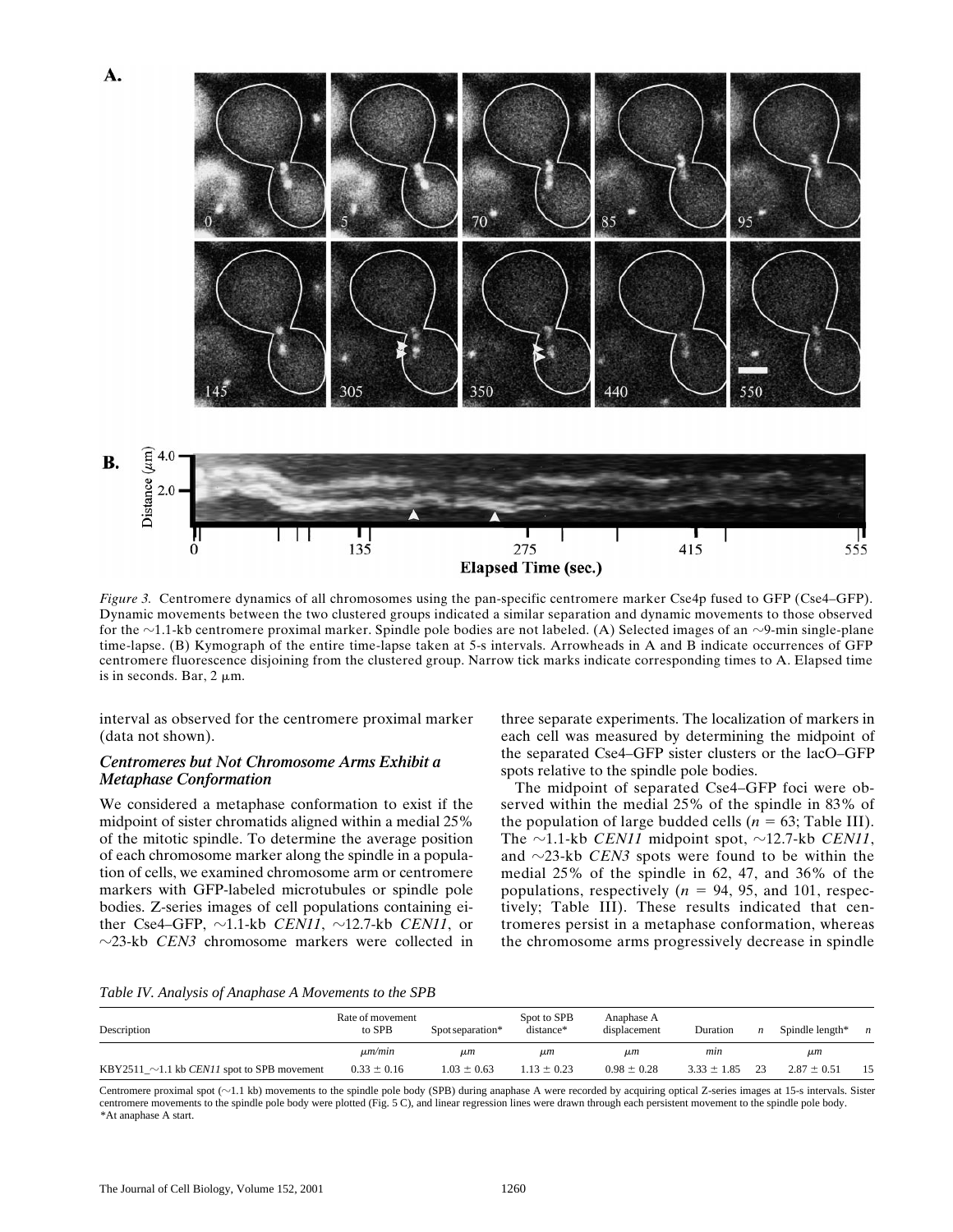

*Figure 4.* Anaphase A centromere movement to the spindle pole body and half-spindle shortening began coincident with or shortly after the onset of anaphase B spindle pole body separation. (A) Progression through anaphase was followed using the  $\sim$ 1.1-kb *CEN11* marker and Nuf2–GFP to label the spindle pole bodies. Selected frames from a Z-series time-lapse sequence taken at 45-s intervals. (B) Graphical plot of the above time-lapse (A), using measurements with the Z-distance taken into account.

equator localization as the marker is placed further from the centromere.

# *Temporal Resolution of Anaphase A Centromere Movement and Microtubule Shortening to the Spindle Pole Bodies Relative to Anaphase B Spindle Pole Body Separation*

To resolve the timing of anaphase A chromosome movement to the spindle pole body, we studied anaphase movements of GFP-marked chromosomes, centromeres, and spindle microtubules relative to anaphase B spindle elongation.

The  $\sim$ 1.1-kb *CEN11* lacO marker was integrated into strains containing spindle pole bodies marked with Nuf2– GFP or Spc72–GFP. Z-series time-lapses were acquired at 15–45 s. We observed the  $\sim$ 1.1-kb *CEN11* proximal spots to move toward the GFP-marked spindle pole bodies coincident with or within 3 min after anaphase onset, as defined by the start of anaphase B spindle elongation (Figs. 4, A and B and 5). Fig. 5 B (arrow) shows the separation of the spindle pole bodies to begin at the 0.0-min time point. Movement of the *CEN* proximal spots toward the spindle pole body ensues at 1.0 min (Fig. 5 B, arrow). This delay results in a transient increase in the distance between the centromere proximal spot and its spindle pole body. The centromere proximal spot began anaphase A chromosome movement toward the spindle pole body at an average spindle length of 2.87  $\pm$  0.51  $\mu$ m (Table IV; *n* = 15). Regression lines were drawn through each plot of centromere proximal chromosome spot movement to the spindle pole

In A and B, arrowheads denote the spindle pole bodies, and arrows define centromere proximal chromosome spots. (C) Centromere movement to the spindle pole body was coincident with the onset of anaphase B spindle pole body separation, as determined using Cse4–GFP to label all centromeres. Spindle pole bodies were labeled using Spc29–CFP, allowing two-color imaging of anaphase onset. Centromere clusters underwent a synchronous separation at anaphase onset. Frames are from a Z-series time-lapse sequence taken at 45-s intervals. (D) Graphical plot of the above time-lapse (C), with the Z-distance taken into account. (E) Half-spindle microtubule or shortening to the spindle pole body began near the onset of anaphase B spindle pole body separation. Using GFP– Tub1, we show that, upon elongation of the spindle, the fluorescent tufts emanating from each spindle pole body, presumed to be kinetochore microtubules, shortened toward the spindle pole bodies. Plots also indicate that there were dynamic movements in the lengths of half-spindle microtubules emanating from the spindle pole body. When the half-spindle had shortened to within the resolution limit of the light microscope  $(\sim 250-300$ nm), integrated fluorescent intensities, standardized to the last distance measurement (6.26 min), were plotted to show that fluorescence intensities decreased, indicating that microtubule polymer further decreased from the optical resolution limited tufts  $(\triangle)$ . Images were from a single plane acquisition time-lapse sequence at 5-s intervals. Arrows indicate the spindle pole bodies and plus ends of half-spindles. (F) Graphical plot of the above time-lapse showing plots of each spindle pole body  $(\blacksquare)$ relative to the ends of each fluorescent tuft  $(A; 0-6.3 \text{ min})$ . At 6.26–7.26 min, the fluorescent intensity of each tuft was standardized to the last distance measurement at 6.26 min and plotted relative to their respective spindle pole body  $(\bullet, 6.26-7.26 \text{ min})$ . Elapsed time for A–E is in minutes. Bars,  $2 \mu m$ .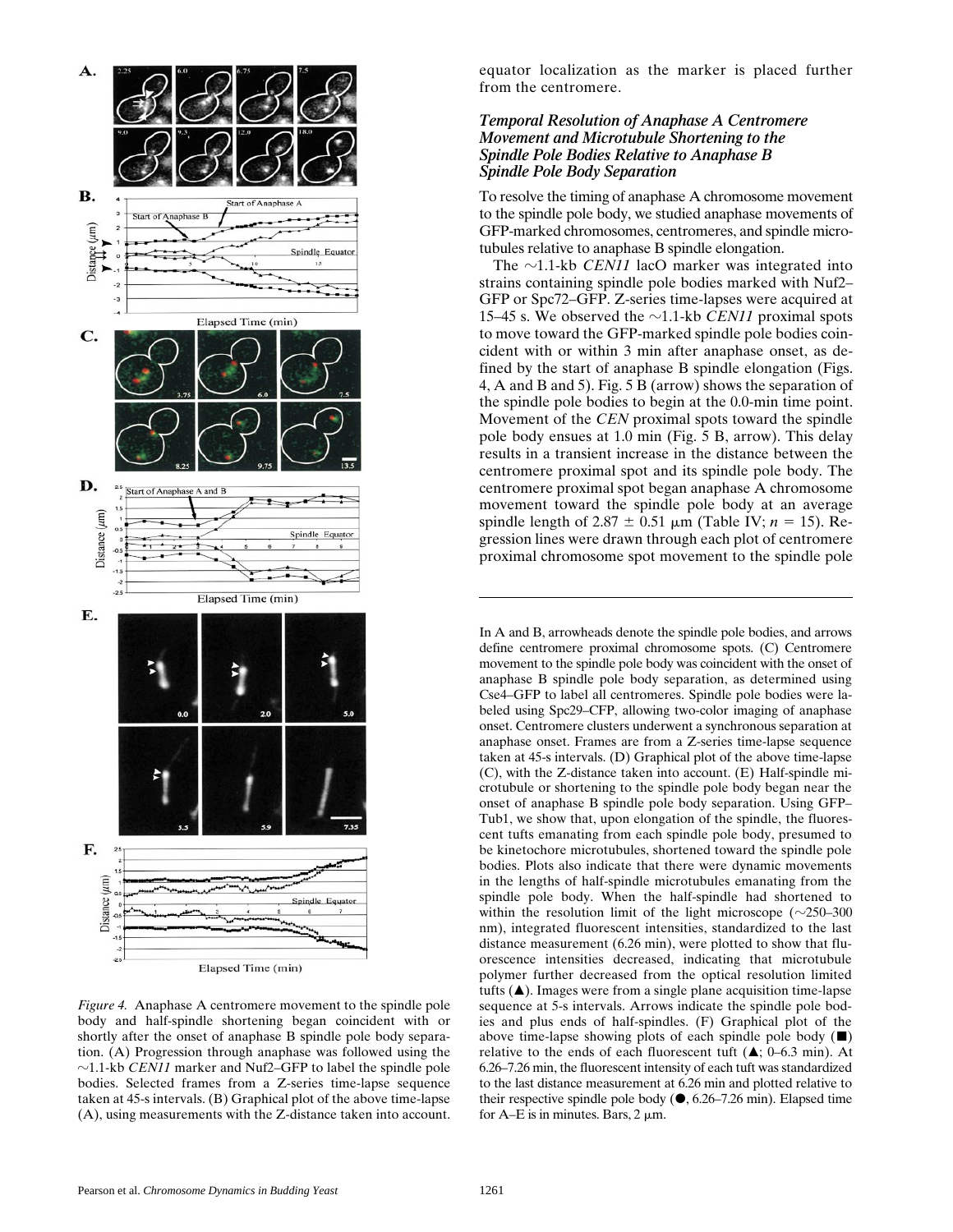

*Figure 5.* Centromere proximal ( $\sim$ 1.1 kb) marker movement to the spindle pole body during anaphase A. Graphical plot of a single representative early anaphase onset (15 observed) using Nuf2–GFP to mark the spindle pole bodies and the  $\sim$ 1.1-kb *CEN11* chromosome marker. Centromere movement to the spindle pole body (anaphase A) began at or shortly after the onset of anaphase B spindle pole body separation. (A) Plot of anaphase onset. (B) Plot showing the separation of spindle pole bodies  $(\blacksquare)$  and CEN spots  $(\blacktriangle)$  and the distance between the spindle pole body and the CEN proximal spot  $(\bullet)$ . The onset of anaphase A was defined by the decrease in the distance between the spindle pole body and the  $\sim$ 1.1-kb spots, indicating that chromosomes were moving toward the spindle pole bodies. (C) Plot of each individual CEN proximal spot to spindle pole bodies with linear regression lines representing the general rate of anaphase A movement to the spindle pole body. The average slope was  $0.33 \pm 0.16$   $\mu$ m/min (Table IV).

body (Fig. 5 C). The average rate observed was  $0.33 \pm 0.16$  $\mu$ m/min (Fig. 5 C; Table IV;  $n = 23$ ). The average distance moved was  $0.98 \pm 0.28 \,\mu m$  (Table III; *n* = 23).

Cse4–GFP and Spc29–CFP facilitated the visualization of all centromeres relative to the spindle pole bodies. We found the centromere movement to the spindle pole body did not begin until anaphase B spindle pole body separation (Fig. 4, C and D). Fig. 4 D describes the coincident incidence of anaphase A relative to anaphase B. At 3 min, spindle pole body separation and centromere movement to

the spindle pole body began (Fig. 4 D, arrow). We did not observe an increase in the distance between the spindle pole bodies and the Cse4–GFP clusters, as observed for the *CEN11* proximal marker (Fig. 5 B; data not shown). The delay observed between the start of anaphase B and anaphase A observed for the *CEN11* proximal marker (Fig. 5 B) may be due to the timing of release of sister chromatid cohesion from the centromere proximal region.

EM and fluorescent analysis of the mitotic spindle shows that two populations of microtubules emanate from the spindle pole bodies: 4–8 interpolar microtubules between the spindle pole bodies and 16 presumptive kinetochore microtubules, creating a half-spindle from each spindle pole body (Winey et al., 1995; O'Toole et al., 1999; Maddox et al., 2000). Using GFP–Tub1 to analyze the behavior of the presumptive kinetochore microtubules, we measured shortening of the mitotic half-spindle as the length of the interpolar spindle increased during anaphase B. Fig. 4 E (arrows) shows images of fluorescent half-spindles or tufts emanating from the spindle pole body as they shortened after anaphase B onset. The half-spindle distance was measured until their length decreased to the resolution limit of the light microscope,  $\sim$ 250–300 nm (Fig. 4 F, solid line; to 6.26 min). Fluorescence intensity measurements, standardized to the 6.26-min time point, were then determined for the remaining time points measured. The fluorescence intensity decreased, indicating a further loss in microtubule polymer within the resolution-limited half-spindles (Fig. 4 F, dashed line). In addition to half-spindle shortening at the onset of anaphase B, Fig. 4 F shows several dynamic changes in the length of the half-spindles relative to their spindle pole bodies that may reflect either dynamic movements of clustered centromeres or slight changes in the focal plane. Also, note that the half-spindle emanating from each spindle pole body only decreases in length after spindle pole body separation, indicating that anaphase A microtubule shortening to the spindle pole body does not begin before anaphase B has initiated (Fig. 4 F).

#### *Synchrony of Chromosome Separation at Anaphase Onset*

Analysis of the anaphase movements of centromeres labeled with Cse4–GFP indicated that the initiation of anaphase A movement toward the spindle pole body was synchronous. Distinct groups of fluorescence, presumed to be a cluster of the 16 sister pairs, were observed to undergo anaphase A movements toward the spindle pole body with very few centromeres moving distinct from each discrete cluster of centromeres (Fig. 4 C). This is consistent with our observations that  $\sim$ 1.1-kb centromere proximal spots on two different chromosomes in the same cell separated synchronously during anaphase onset (data not shown).

# *Chromatin Stretching Occurs between the Centromere and the Centromere Proximal Spot upon Anaphase B Spindle Pole Body Separation*

Upon anaphase B spindle elongation, we often observed (12/13 measured) the distance between the spindle pole bodies and their respective centromere proximal spot to increase before undergoing anaphase A shortening to the spindle pole body (Fig. 5 B, 0.0–1.0 min). This length in-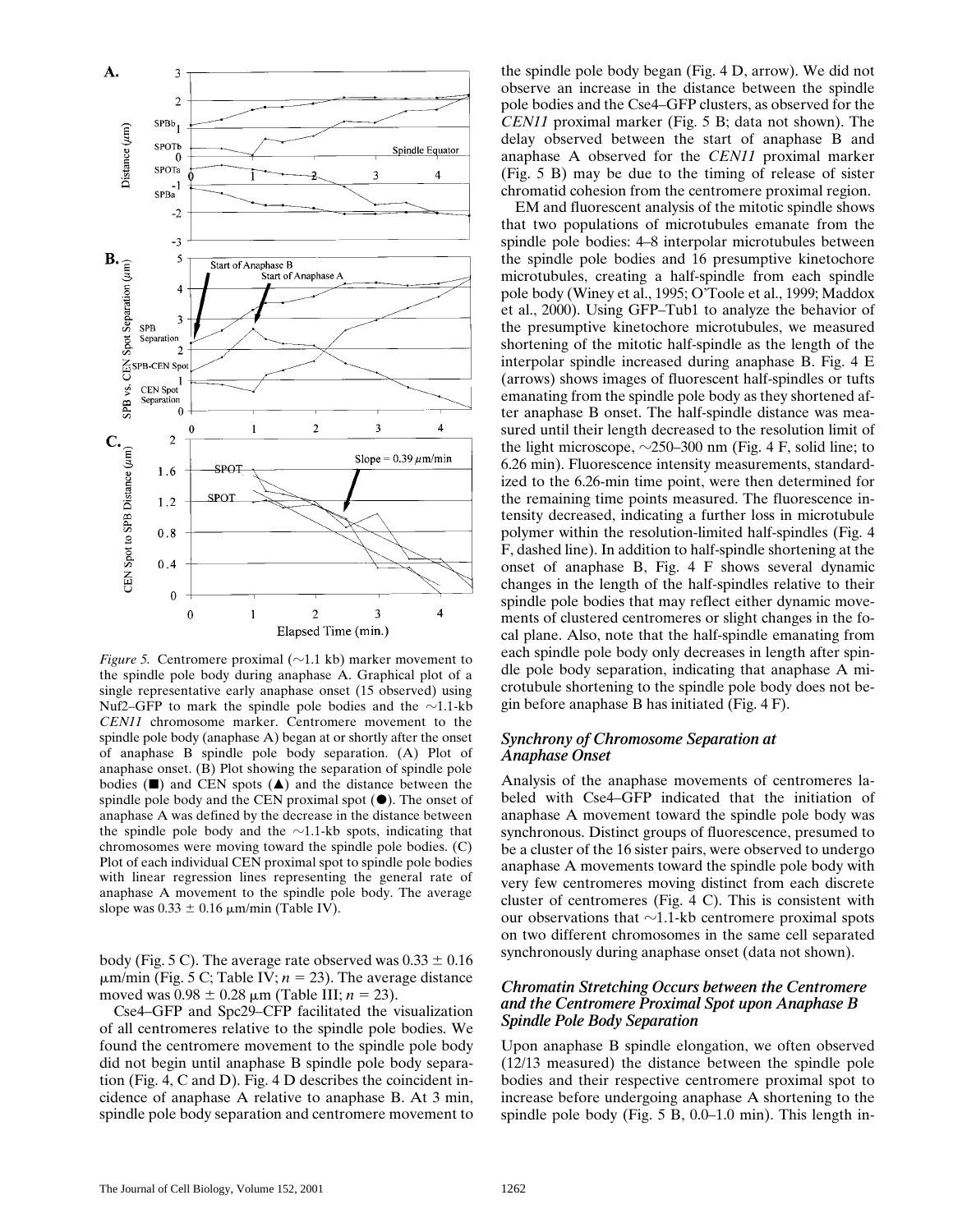

*Figure 6*. Upon anaphase onset chromosome spots exhibit rapid separation from their sister chromosome GFP spots at rates much greater than anaphase A and B movements. (A) Representative plot of sister chromatid spot separation for the  $\sim$ 1.1-kb *CEN11* marker upon anaphase onset. (B) Representative plot of sister chromatid separation for the  $\sim$ 23-kb *CEN3* marker upon anaphase onset. Sequences of rapid spot separation were acquired at single-plane, short acquisition intervals  $(>1$  frame/s).

crease was due to either the lengthening of the microtubules attached to chromosomes, stretching of the kinetochore, and/or stretching of the chromatin between the centromere and the  $\sim$ 1.1-kb *CEN11* marker. The distance between the Cse4–GFP cluster and the spindle pole body did not increase upon spindle pole body separation, nor did the half-spindle length measured, using GFP–Tub1 (Figs. 4, C–F; data not shown). This indicates that the increased distance between the spindle pole body and the  $\sim$ 1.1–kb *CEN11* spot is likely due to further stretch in the chromatin between the centromere and the lacO marker.

### *Rapid Poleward Recoil of Chromosomal DNA upon Anaphase B Spindle Pole Body Separation*

The above analyses indicate that chromatin surrounding the centromere is stretched and therefore predict that re-

lease of cohesions should result in poleward chromatin recoil. To test this prediction, lacO markers, labeling chromosomes at  $\sim$ 1.1 or  $\sim$ 23 kb from their respective centromeres, were imaged using single plane and  $\leq 1$ -s acquisition intervals without spindle pole body markers to determine their behavior and rate of separation upon anaphase onset. Chromosome separation rates similar to those observed for biphasic spindle elongation rates previously characterized (Kahana et al., 1995; Yeh et al., 1995; Straight et al., 1998) would be expected if the chromosomes passively followed the separating spindle pole bodies. Anaphase A movements also contribute to the rate of early chromatid separation (Figs. 4 and 5). Therefore, the rate of spot separation would be expected to be the sum of spindle pole body separation in early anaphase  $(\sim]1 \mu m/min)$  (Kahana et al., 1995; Yeh et al., 1995; Straight et al., 1998) and anaphase A rates for both spots moving to their respective spindle pole bodies  $(1.66 \mu m)$ min; Table IV).

The centromere proximal spot was generally observed to separate at rates slightly greater than those observed for fast anaphase B spindle pole body separation. This is consistent with anaphase A and B movements being responsible for the rates of sister centromere separation (1.21  $\pm$ 0.46  $\mu$ m/min; Table V). However, infrequently (3/16 observed; Table V), the initial rate of separation was observed to be much greater than that expected for the separation of sister chromatids (see above). Fig. 6 A shows initial separation of the  $\sim$ 1.1-kb centromere proximal spots with a short rapid separation (arrow). These rates were 2.73–9.67  $\mu$ m/min (average = 5.22  $\pm$  3.87  $\mu$ m/min; Table V, initial separation) for a distance of  $1.16 \pm 0.22$  $\mu$ m (Table V). Although there was some evidence for chromatin recoil at the centromere proximal marker, it is not a frequent event with a significant contribution to chromosome poleward movement.

In time-lapse sequences for the  $\sim$ 23-kb *CEN3* chromosome arm marker, all observations (7/7 observed; Table V) of the initial separation of sister chromatids showed a rapid initial separation of sister chromosome arm markers at an average separation rate of  $10.48 \pm 6.38$   $\mu$ m/min (*n* = 7; Table V) for an average distance of  $1.26 \pm 0.28 \,\mu m$  (Fig. 6 B, arrow; Table V) . Although there was a large variability in the rates of separation, 5.12–21.77  $\mu$ m/min, the  $\sim$ 23kb *CEN3* lacO chromosome arm spot was observed to consistently separate at rapid rates. Poleward recoil of the  $\sim$ 23-kb lacO spot indicates that stretch of the chromatin  $\sim$ 23 kb from the centromere makes a significant contribution to the kinetics of chromosome arm movement.

*Table V. Chromosome Spot Separation Rates at Anaphase A Start*

|                                                                        | Fast initial separation                |                                  |                      |                | Rapid phase                                          |                                                                                                          |                      | Slow phase     |                                          |                                                       |                          |  |
|------------------------------------------------------------------------|----------------------------------------|----------------------------------|----------------------|----------------|------------------------------------------------------|----------------------------------------------------------------------------------------------------------|----------------------|----------------|------------------------------------------|-------------------------------------------------------|--------------------------|--|
| Description                                                            | Spot separation Time interval<br>rate* | measured                         | Distance<br>measured | $\overline{n}$ | Spot separation Time interval<br>rate <sup>+</sup>   | measured                                                                                                 | Distance<br>measured | $\overline{n}$ | Spot separation Time interval<br>$rate+$ | measured                                              | Distance<br>$measured$ n |  |
|                                                                        | $\mu m/min$                            |                                  | иm                   |                | $\mu m/min$                                          | min                                                                                                      | $\mu$ m              |                | $\mu m/min^*$                            | min                                                   | $\mu$ m                  |  |
| KBY2501 ( $\sim$ 1.1-kb <i>CEN11</i> )<br>KBY2001 ( $\sim$ 23-kb CEN3) | $5.22 \pm 3.87$<br>$10.48 \pm 6.38$    | $17.5 \pm 11.3$<br>$8.6 \pm 4.2$ | $1.26 \pm 0.28$ 7    |                | $1.16 \pm 0.22$ 3 $1.21 \pm 0.46$<br>$0.99 \pm 0.67$ | $2.26 \pm 1.36$ $2.54 \pm 0.96$ 13 $0.27 \pm 0.20$<br>$3.13 \pm 2.73$ $2.79 \pm 0.53$ 12 $0.19 \pm 0.05$ |                      |                |                                          | $9.55 \pm 11.18$ $1.04 \pm 0.41$ 3<br>$10.5 \pm 3.12$ | $5.24 \pm 0.73$ 4        |  |

The rate of spot separation at anaphase onset for chromosome markers at  $\sim$ 1.1 and 23 kb from the centromere. All (7/7)  $\sim$ 23-kb spot separations exhibited a fast initial separation followed by rapid and slow velocity phases, as characterized for anaphase B spindle pole separation rates. The  $\sim$  1.1-kb *CEN11* marker also exhibited fast spot separations; however, these separations were slower and were observed in only 3 of 16 observed events.

\*Mean of rates measured at 1-s intervals.

‡ Mean of rates measured at 15–30-s intervals.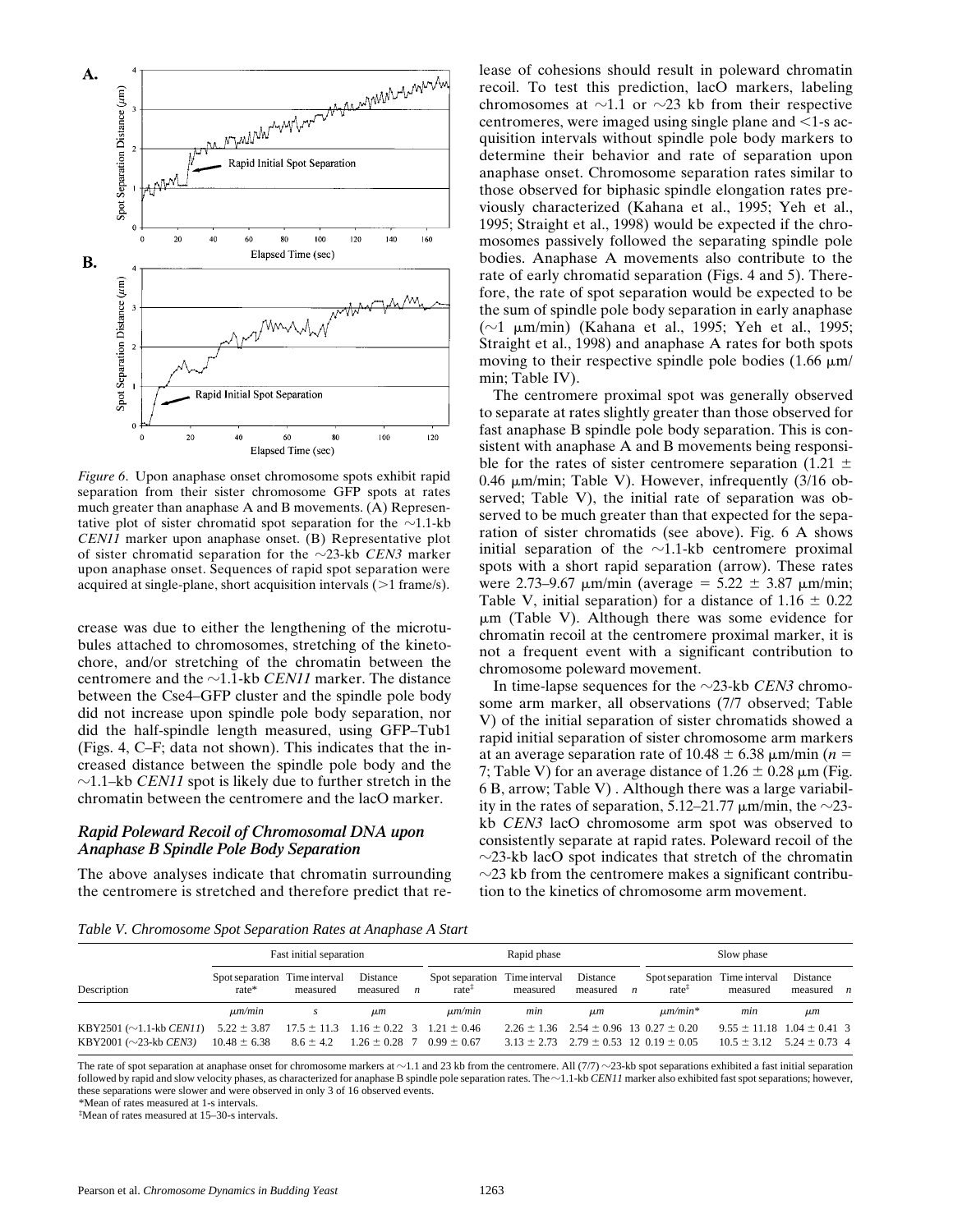

*Figure 7.* Model of chromosome oscillations, alignment, and segregation.

# *Discussion*

We describe a dynamic process for which mitotic chromosomes in budding yeast maintain a bipolar attachment. Tension across the centromere results in separation of the sister centromeres and proximal chromatin before the onset of anaphase. Centromere-specific proteins labeled with GFP, such as Cse4p (Cse4–GFP), show that the separation between sister centromeres spans a large part of the spindle and the midpoint of the separated centromere clusters preferentially localizes to the spindle equator in a metaphase-like conformation (Figs. 1 E and 7). This preanaphase separation of sister centromeres is likely important for the maintenance of bipolar chromosome attachment and the functional processes of properly segregating

the duplicated genome. Similar stretching in centromere chromatin has been observed in human tissue culture cells (Shelby et al., 1996) and in the diatoms (Pickett-Heaps and Tippit, 1978; Tippit et al., 1980). The kinetochore microtubule attachment in meiotic grasshopper spermatocytes is stabilized with tension (Nicklas and Koch, 1969), and the direction of chromosome motility is also sensitive to tension (Nicklas, 1977; Inoue and Salmon, 1995; Skibbens et al., 1995). Additionally, tension in higher eukaryotes has roles in regulating the cell cycle progression from metaphase to anaphase (McIntosh, 1991; Nicklas, 1997; Rieder and Salmon, 1998).

Our observation of clustered centromeres based on Cse4–GFP localization allowed us to corroborate in vivo the mitotic spindle structure previously proposed based on EM studies (Peterson and Ris, 1976; Winey et al., 1995; O'Toole et al., 1999). The spindle structure based on EM work shows kinetochore microtubules to be localized in a parallel structure contradictory to the splayed mitotic structure seen in higher eukaryotes. Centromere-linked lacO spots integrated at various loci along chromosome arms were clearly off the spindle axis; however, this is likely because these markers do not represent the actual localization of the centromeres. Therefore, localization of clustered centromeres between the spindle pole bodies using Cse4–GFP leads us to postulate that the kinetochore microtubule arrays are organized in parallel arrays consistent with EM data. This view of the budding yeast spindle organization is not consistent with the splayed mitotic spindle proposed by He et al. (2000).

The large difference in the average separation of the  $\sim$ 1.1-kb *CEN11* chromosome marker and Cse4–GFP foci indicates that the  $\sim$ 1.1 kb of DNA between these markers is highly elongated by an average distance of 0.16 or 0.15  $\mu$ m/kb of DNA (Fig. 1; Table III) before the onset of anaphase. Naked B form DNA is  $0.34 \mu m/kb$ , and a sevenfold nucleosomal compaction predicts that 1 kb of mitotic chromatin covers a distance of  $0.05 \mu m$  (Finch et al., 1977). Our results predict that the level of DNA compaction at the centromere and surrounding chromatin in large budded cells is threefold less than nucleosomal DNA. Upon anaphase onset, this stretching of DNA is further amplified due to large forces generated by the elongating central spindle. Functionally, this centromeric DNA conformation may be indicative of an active structure that can be dynamically stretched and is responsible for proper centromere function. Importantly, our lacO sequence is 1.7 kb in length, and it has been shown that lacO sequences can be stretched by forces generated from the mitotic spindle (He et al., 2000). Therefore, the measured spot for the  $\sim$ 1.1-kb *CEN11* lacO marker may represent a distance greater than the  $\sim$ 1.1-kb ( $\geq$ 2.8 kb) distance from the centromere, because portions of the lacO array are stretched toward the spindle pole bodies.

Centromeres undergo oscillatory movements relative to each other and to the spindle pole bodies, as shown for vertebrate kinetochores in tissue cells (Skibbens et al., 1993; Rieder and Salmon, 1994, 1998). The microtubule- and kinetochore-dependent separation of sister centromeres in *S. cerevisiae* (Goshima and Yanagida, 2000; He et al., 2000; Tanaka et al., 2000) before anaphase onset indicates that the functions involved at the interface be-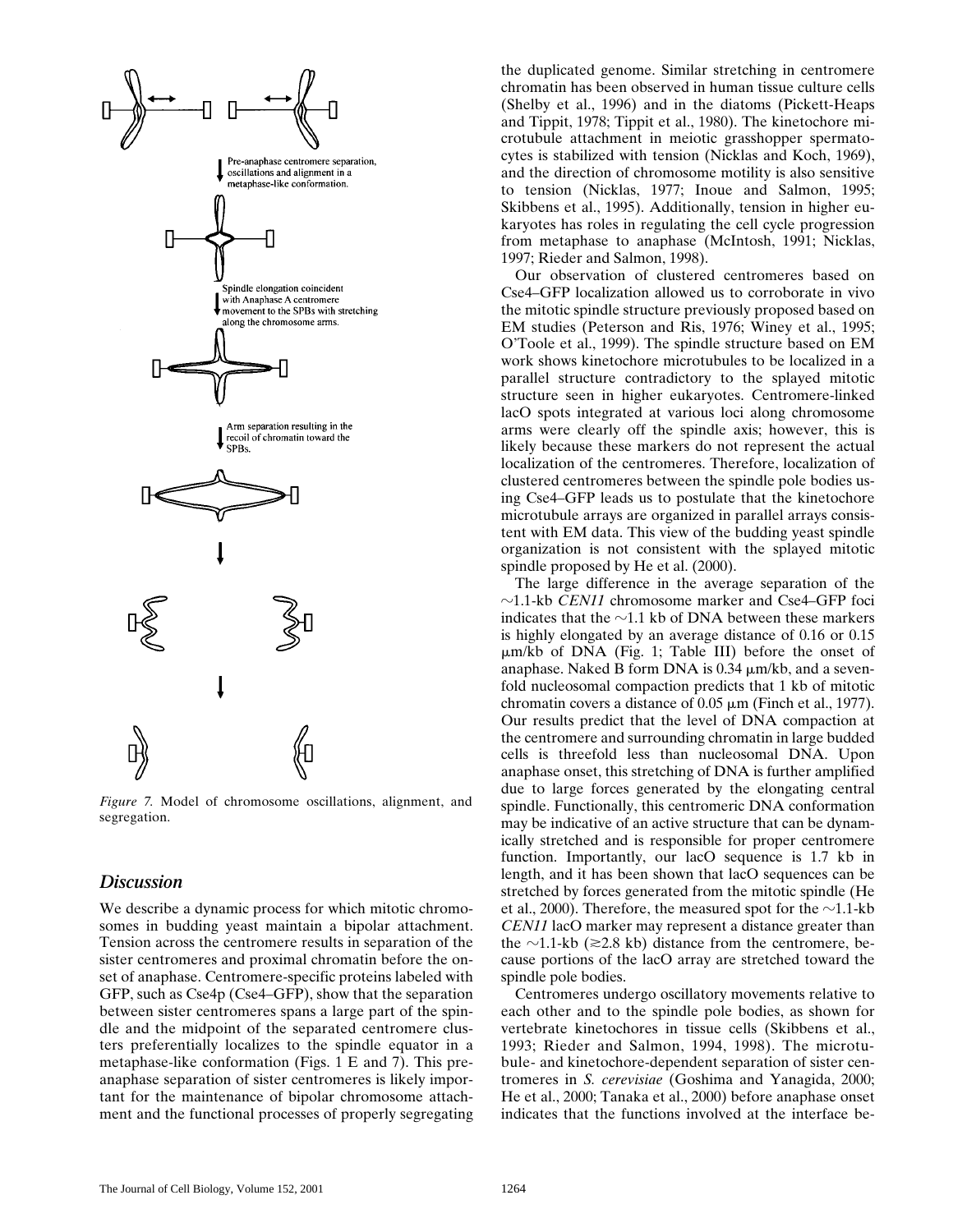tween the microtubule and kinetochore are important for chromosome dynamics in mitosis. Fluorescence recovery after photobleaching studies of the mitotic half-spindle also show that microtubule dynamics are evident before the onset of anaphase (Maddox et al., 2000). We show that these half-spindle microtubules shorten upon anaphase B spindle pole body separation, as would be expected for kinetochore microtubule shortening during anaphase A (Figs. 4 E and 7). Interestingly, the rate of chromosome movement we observed before the onset of anaphase (see Results) is similar to the in vivo growth and shortening rates of wild-type astral microtubule plus ends (Tirnauer et al., 1999). Capped microtubule minus ends shown by EM studies in yeast provide evidence that microtubule minus ends may be stable, whereas the flared microtubule plus ends may be dynamic (O'Toole et al., 1999). These results lead us to further postulate that the minus end microtubule dynamics of kinetochore microtubules or treadmilling may have little involvement in chromosome movements, whereas plus end dynamics at the kinetochore are important in budding yeast (Maddox et al., 2000).

The duration and frequency of yeast sister centromere movements relative to each other is important to the mechanism for how a chromosome maintains a bipolar attachment to the mitotic spindle and may also be important for why sister centromeres separate and reassociate before the onset of anaphase. Fig. 2 provides an example of sister centromere rejoining and separation. During these sequences, we observed centromere proximal spots to reassociate for only 0.4%, or 19.5 s, of the entire imaging time (25.5 min), beginning with separated sister centromeres. These reassociations were observed in only two of eight time-lapse sequences, indicating that once centromeres have separated, they infrequently reassociate. Consistent with He et al.  $(2000)$ , we did not observe the centromere proximal spots to remain separated for longer than 8 min before rejoining, however our low sample time may have been limiting to these analyses. The rejoining of sister centromere proximal spots may be due to unstable attachments of sister kinetochores to kinetochore microtubules, thereby collapsing the separated lacO spots. However, because we do not observe rapid inward recoil of separated spots, it is more likely that the rejoining of centromere proximal spots is due to directional instability of kinetochore microtubules (Skibbens et al., 1993). This behavior may be analogous to the tension-dependent regulatory mechanism in higher eukaryotes, where coordinated movements between sister kinetochores regulates the direction of chromosome movement essential for congression to a metaphase plate (Skibbens et al., 1993, 1995).

In large budded cells, centromeres, and not the chromosome arms, adopt a metaphase-like conformation. The Cse4–GFP localization (Table III) persists within the medial 25% of the mitotic spindle, whereas chromosome arms do not. This centromere configuration is similar to tissue cell kinetochores that are separated and aligned at the spindle equator during metaphase (Skibbens et al., 1993, 1995; Khodjakov and Rieder, 1996; Waters et al., 1996, 1998). Our metaphase observation is consistent with Peterson and Ris (1976) original EM observation that there is a metaphase plate that separates into two "anaphase plates" upon anaphase onset. A single metaphase

plate, rather than two separated clusters surrounding the spindle equator, may have been observed in their studies because chromatin proximal to the centromere was likely detectable in a single thick EM image plane between the separated centromeres. More recent EM studies show a population of shorter kinetochore microtubules found to be of approximately the same length, consistent with a metaphase alignment of chromosomes (O'Toole et al., 1999). Chromosome congression to a metaphase-like conformation is believed to have evolved with the spindle assembly checkpoint (Nicklas and Arana, 1992). Although some organisms do not contain a metaphase plate (Kubai, 1975), this conformation may have significant importance to the physical processes of segregating DNA in an organized and regulated manner.

The greatest physical evidence for tension-dependent chromatin stretching and elastic recoil during mitosis is apparent upon anaphase onset, when chromatin snaps toward the separating spindle pole body at rates much greater than exhibited by centromeres during anaphase A and B movements. A previous report indicated that a marker  $\sim$ 23 kb from *CEN3* separated by 1.8  $\mu$ m in the 26-s interval observed, predicting a rapid separation rate of 3.6  $\mu$ m/min (Straight et al., 1997). Using rapid image acquisition, we were able to obtain velocity measurements of these fast chromosome separation rates. Upon anaphase onset, spindle elongation and centromere movement to the spindle pole body began coincidentally and was followed by further stretching of the chromatin linking sister centromeres (Figs. 5 B and 7). This increase in distance from the spindle pole body is not evident in the GFP– Tub1 or Cse4–GFP analyses, indicating that the stretching occurs between the centromere and the chromosome markers. This stretching is presumably before the release of cohesion, since chromosome arms have not segregated (Fig. 7). Loss of cohesion creates a release of tension in the chromatin stretched between sister centromeres and causes chromosome arms to undergo a rapid elastic recoil toward the spindle pole body (Fig. 7). Because markers closer to the centromere segregate earlier than telomere proximal markers (Straight et al., 1997), the simplest model for the elastic recoil is a "zippering" effect that results in a progressive separation and recoil of the DNA toward the spindle pole bodies (Fig. 7). Interestingly, the rate of spindle elongation (labeled with Spc29–GFP, GFP– Tub1, Spc72–GFP, or Nuf2–GFP) did not exhibit rapid transient movements distinguishable from the normal rates of spindle elongation. This indicates that the polar forces involved in maintaining the proper spindle length during anaphase B spindle pole body separation are much greater than the forces provided by stretched chromosomes. The ability for stretched DNA to recoil in vivo is analogous to a histone-dependent folding mechanism where stretched nucleosomal DNA is placed under tension and then undergoes a reversible repacking (Cui and Bustamante, 2000; Poirier et al., 2000).

Centromere-specific and spindle pole body fluorescent probes used in combination with sensitive high temporal resolution imaging techniques allowed us to characterize the structural and dynamic features of chromosome movements during metaphase and anaphase in *S. cerevisiae*. The major features of these movements are similar to mi